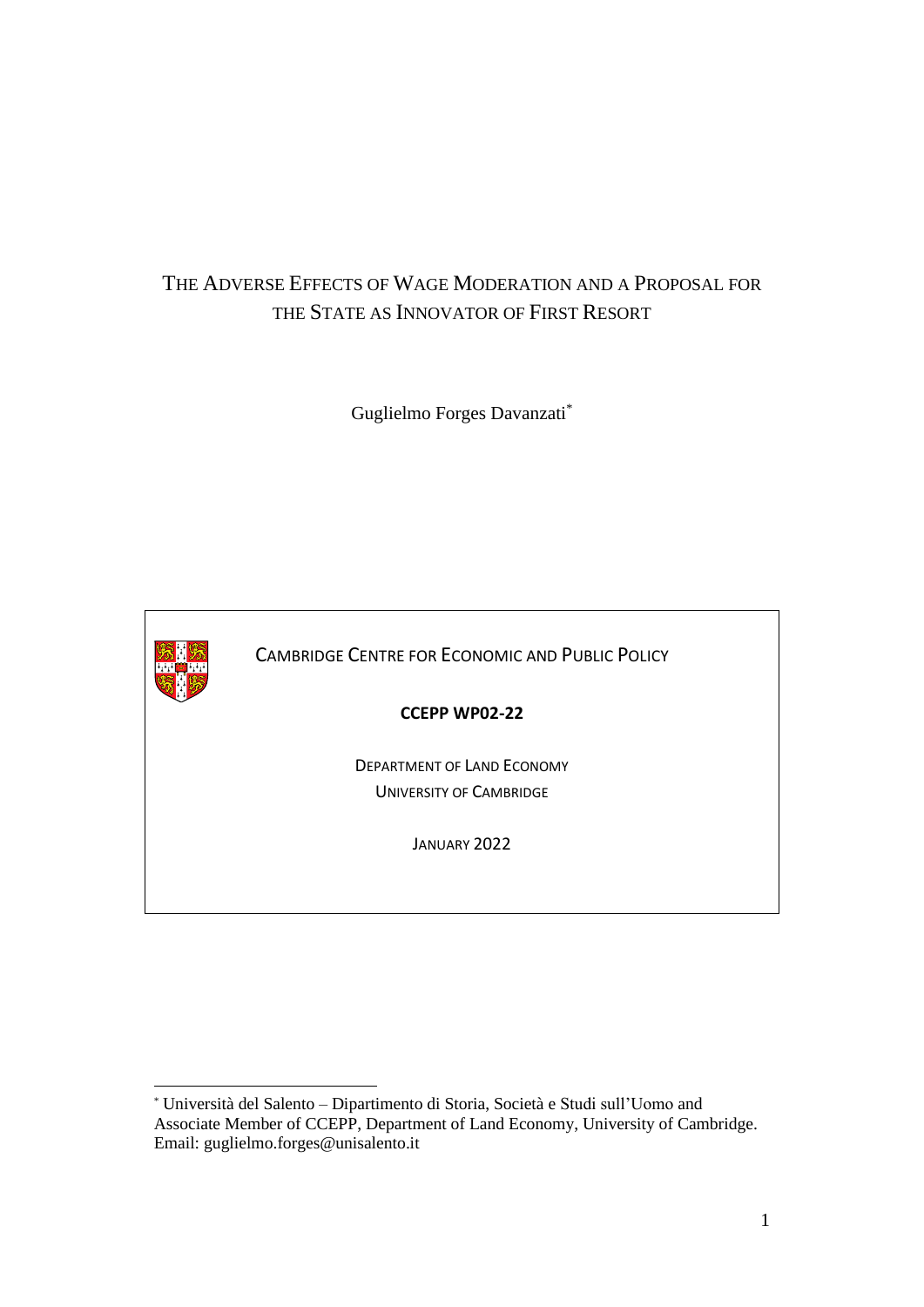## **The Adverse Effects of Wage Moderation and a Proposal for the State as Innovator of First Resort**

#### **Guglielmo Forges Davanzati**

#### **1 - Introduction**

The economic policies implemented in Italy in recent years, fully consistent with European Commission recommendations and with what has been achieved in other European countries, are essentially based on two axes: fiscal consolidation and structural reforms. Fiscal consolidation is achieved by cutting public spending and increasing the tax burden, with a reduction, in particular, in social spending and welfare services and with an increase in taxation - which is becoming less and less progressive - especially to the detriment of workers. The so-called structural reforms concern the processes of privatization and liberalization and, above all, further measures of labour precarization.

The aim of this paper is (i) to account for the failure of these measures in relation to the declared objective of generating a recovery in economic growth and increasing the employment rate; (ii) to put forward the proposal for a greater public intervention aimed at making the State an employer and innovator of first resort. This is a proposal taken from the post-Keynesian theoretical tradition (Minsky, in particular) and taken up in more recent times by scholars of modern money theory. On this last aspect, a 'sympathetic' critique will be presented, based on the belief that the state, in a capitalist order, is not a 'neutral' actor with respect to the verified power relations existing in the labour market. Far from it. Economic policies are deeply affected by the capital-labour conflict (including financial rents) and inter-capitalist conflicts. In this sense, the proposal in question, rather than being criticized on a 'technical' level (possible inflationary effects, possible increase in public debt), should take into account the intrinsically class nature of economic policy choices.

The paper is organized as follows. Section 2 explains the failure of policies of fiscal consolidation and labour precarization, with special reference to the Italian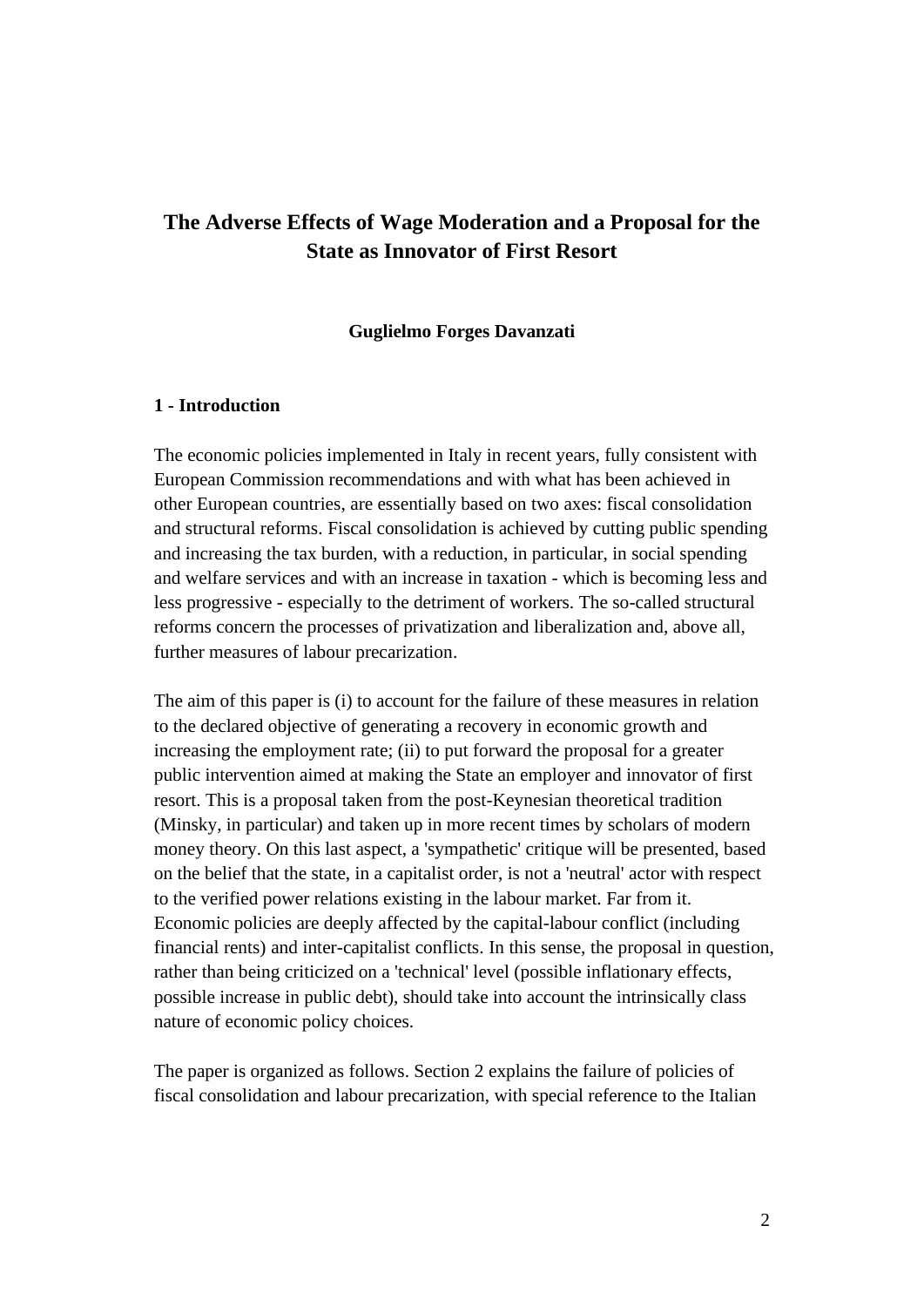situation. Section 3 discusses the idea of the state as employer and innovator of first resort and section 4 presents the conclusions.

#### **2 – The failure of wage moderation in Italy**

According to the European Commission and the successive Italian governments in recent years, the combination of austerity policies (now referred to as "fiscal consolidation") and labour precarization measures should ensure the resumption of economic growth through the increase in exports. Fiscal consolidation is pursued with the stated aim of reducing the public debt/GDP ratio, while labour precarization is implemented with the declared objective of increasing employment. The two measures - it is expected - should also improve the current account balance, through greater competitiveness of Italian exports. It is therefore thought that wage moderation resulting from lower public spending and greater job insecurity, by reducing production costs, enables Italian companies to be more competitive (i.e. able to sell at lower prices) in international markets. Tax exemption measures also fall within this logic, since lower taxes on profits are expected to mean lower costs for businesses and, therefore, greater competitiveness in international markets.

This is an approach that has proved to be a complete failure and which, unless it is expected to give its results in the very long term, should be completely reversed. The theoretical foundations on which these policies rest are extremely shaky, for the following reasons.

1) Austerity policies, especially if implemented in recessionary phases, cause not a reduction but an increase in the public debt/GDP ratio, which in actual fact has increased constantly (from 120% in 2010 to 133% in 2018). This is due to the fact that cutting public spending lowers the rate of growth by reducing the denominator of that ratio more than it reduces the numerator. This effect grows in proportion to the value of the fiscal multiplier, estimated at 1.5 by the International Monetary Fund. In this sense, fiscal consolidation, even before being a mistake in economic policy, is an error in itself, a technical miscalculation, based on the incorrect calculation of the multiplier effects of changes in public spending.

2) Labour precarization policies do not increase employment, on the contrary they tend to generate increases in the unemployment rate. This is basically for two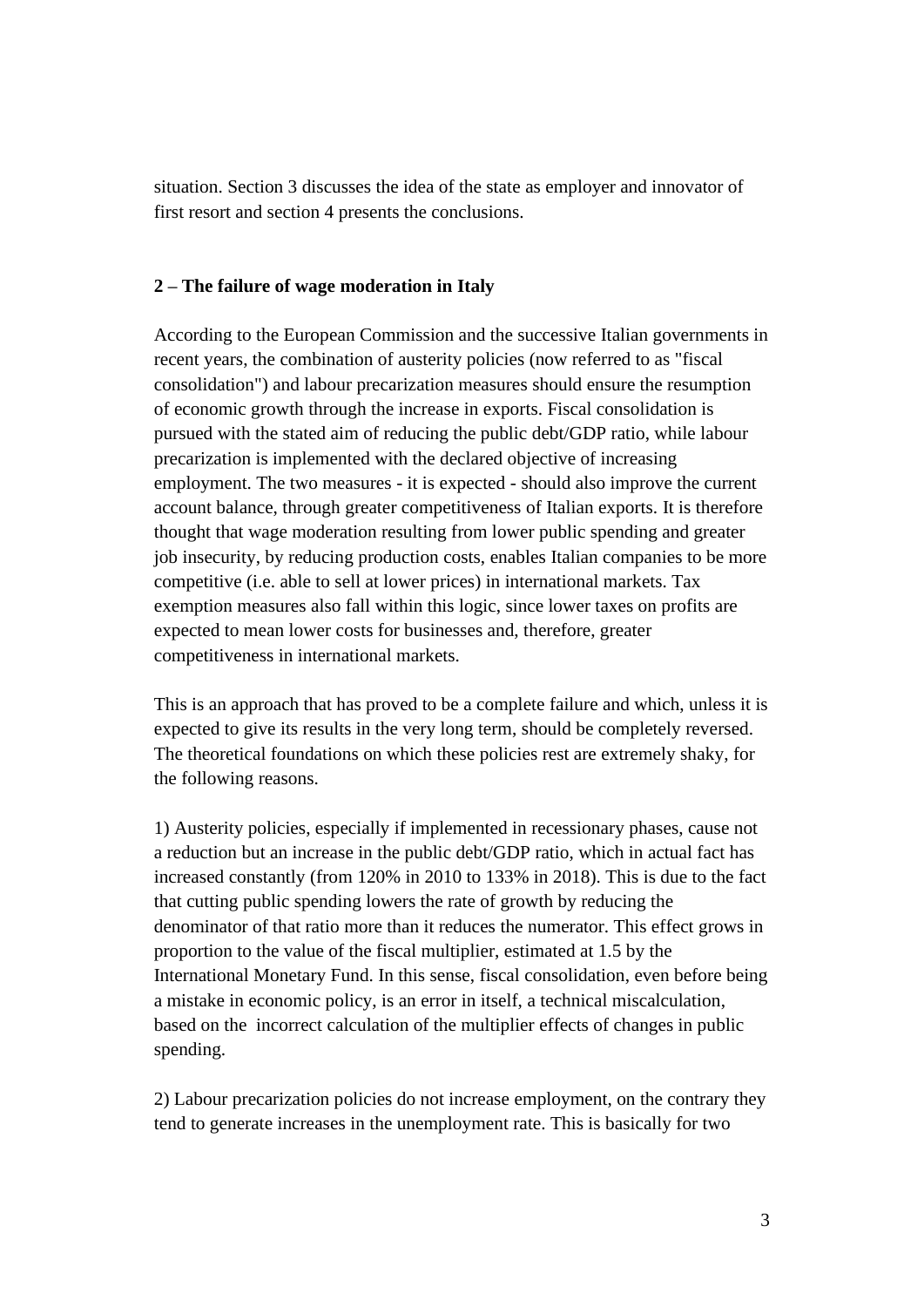reasons. First, job insecurity increases the uncertainty of workers about the renewal of their contract and therefore encourages precautionary savings, compressing consumption and internal demand. Secondly, as it allows companies to regain competitiveness through wage moderation measures, precarious work discourages innovations, hence the growth rate of labour productivity and, consequently, of employment. In addition, by leading to wage moderation, job insecurity helps to generate deflation; deflation increases the real burden of servicing the public debt and makes higher taxation necessary. In a situation where companies are mobile on an international scale and banks, especially in Italy, are creditors of the State, the only taxable subjects (as they are neither mobile nor creditors) are employees (and possibly small businesses ).

3)The tax exemption for corporate profits has no significant effects on investments, since these depend fundamentally on entrepreneurial expectations, which, in turn, are strongly conditioned by growth expectations (and therefore by sales expectations). Restrictive fiscal maneuvers, by squeezing internal markets (vital for most Italian companies), can, if anything, worsen expectations and therefore lead to a reduction in investments. Moreover, the tax exemption for business profits - in a situation where it is necessary to generate primary surpluses - involves higher tax on workers' incomes, or on the incomes of those who show the highest propensity to consume. This is another reason why making businesses tax-exempt means reducing their outlet markets, at least the internal ones, with a consequent reduction in profits and an increase in insolvencies. The problem arises above all for the revival of these measures in an attempt to attract investments to the South, through the recent establishment of "special economic zones". In addition, the attempt to use incentives to stimulate investments in the South does not take into account the limited dynamics of domestic demand (firms invest if they expect to be able to sell and obtain reasonable profit margins, which does not happen if demand is low and falling), along with the presence of crime and the inadequate infrastructure.

4) Wage moderation does not increase exports. The latest ISTAT Report certifies that the Italian current account balance has improved only because imports have decreased following the fall in domestic demand, and that the Italian economy is, to date, one of the least internationalized of the European economies. It is also recorded that despite a slight increase in the profit margins of our firms starting from 2014, private investments are still diminishing constantly. It is also pointed out that for a part of our exports (specifically, agri-food and luxury goods), what matters is not price competitiveness (the compression of wages is therefore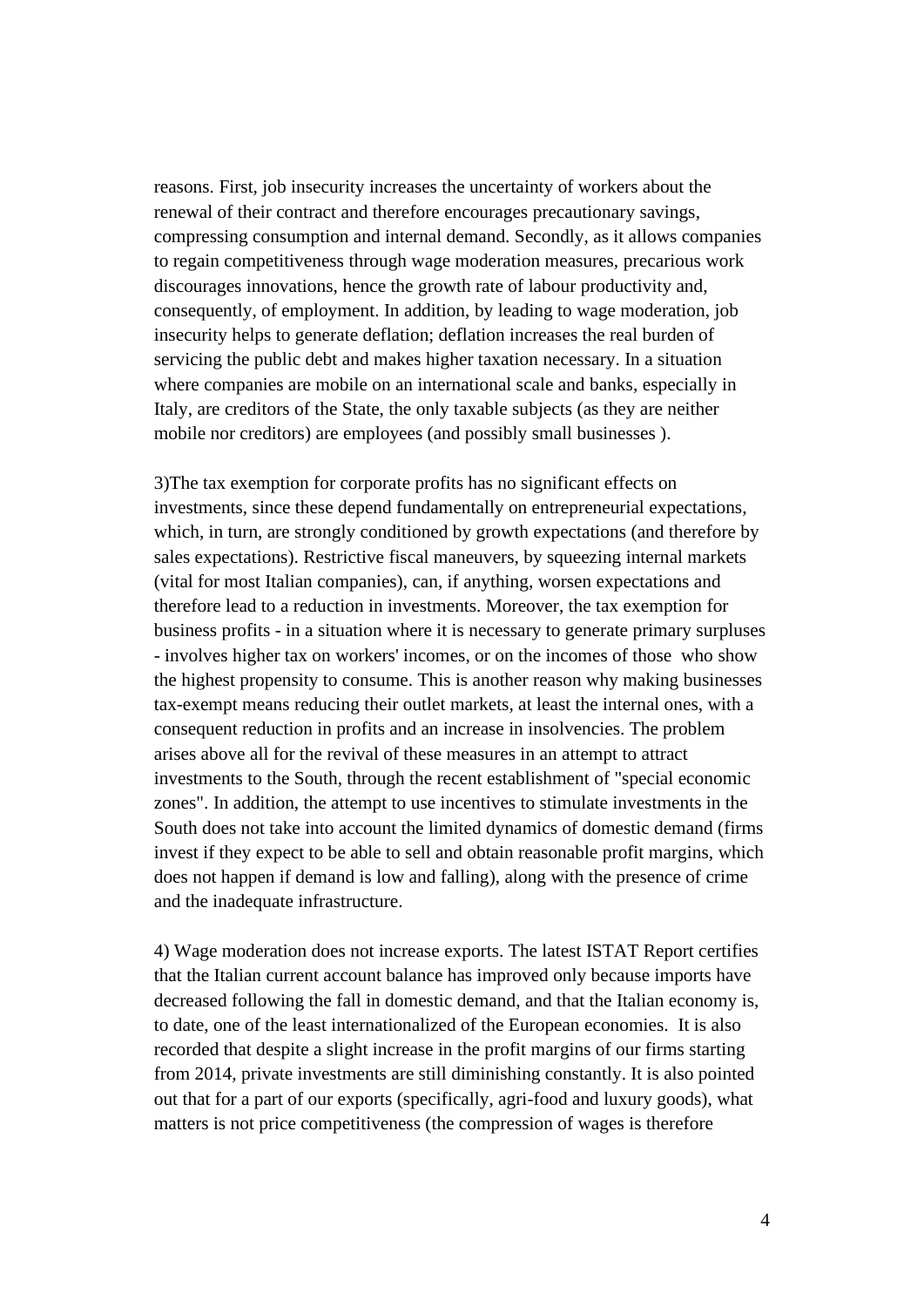useless or counterproductive, since it compresses internal demand), but competitiveness based on quality, or on the so-called Veblen effect, which means the higher the unit price, the greater the volume of goods exported. Moreover, these are policies that have been implemented for almost a decade now, always with unsuccessful results. The fundamental error of the latest governments lies precisely in having used the (few) resources available in the worst possible way: reductions for businesses and monetary transfers to families (think of the 80 euro measure of the Renzi government). Such measures impact neither private investment nor consumption. Probably, in a very short-term logic, they increase the approval rating, only to then return to the starting point but with fewer resources.

Schematizing to the utmost, in the internal debate in the Italian left (and excluding the options of so-called leftist sovereignty of abandoning the euro), a broadly supported position seems to emerge. It is believed that, *in the given institutional conditions*, i.e. excluding exit options from the European Monetary Union<sup>1</sup>, it would be necessary to use the fiscal space available for greater public investments that increase domestic demand and labour productivity. The necessary resources should be found through a more equitable distribution of the tax burden, overturning the logic followed up to now of tax exemption for higher incomes. Restoring greater tax progressivity (i.e. raising tax rates on higher incomes, especially if deriving from financial or real estate rents), as well as responding to an elementary criterion of fairness, is a pre-condition for raising revenues. Added to this is a radical revision of the labour precarization measures. A variant of this measure is related to the possibility of direct public intervention in the labour market, designed to make the State an employer of last resort and innovator of first resort. This proposal will be discussed below

### **3 – The state as employer of last resort and innovator of first resort: the Italian case**

The proposal of the state as employer and as innovator of last resort is motivated, at the factual level and in reference to Italy, by two ideas:

1) The problem of the Italian economy is essentially, and increasingly, a problem of the weakness of the production structure, which has resulted, for at least the

<sup>&</sup>lt;sup>1</sup> This is not the right place to discuss the numerous reasons for this choice. See http://temi.repubblica.it/micromega-online/come-la-lega-ci-porterebbe-fuori-

dall%E2%80%99euro-e-con-quali-conseguenze/ and http://temi.repubblica.it/micromega-online/iventi-anni-dell%E2%80%99euro-un-bilancio/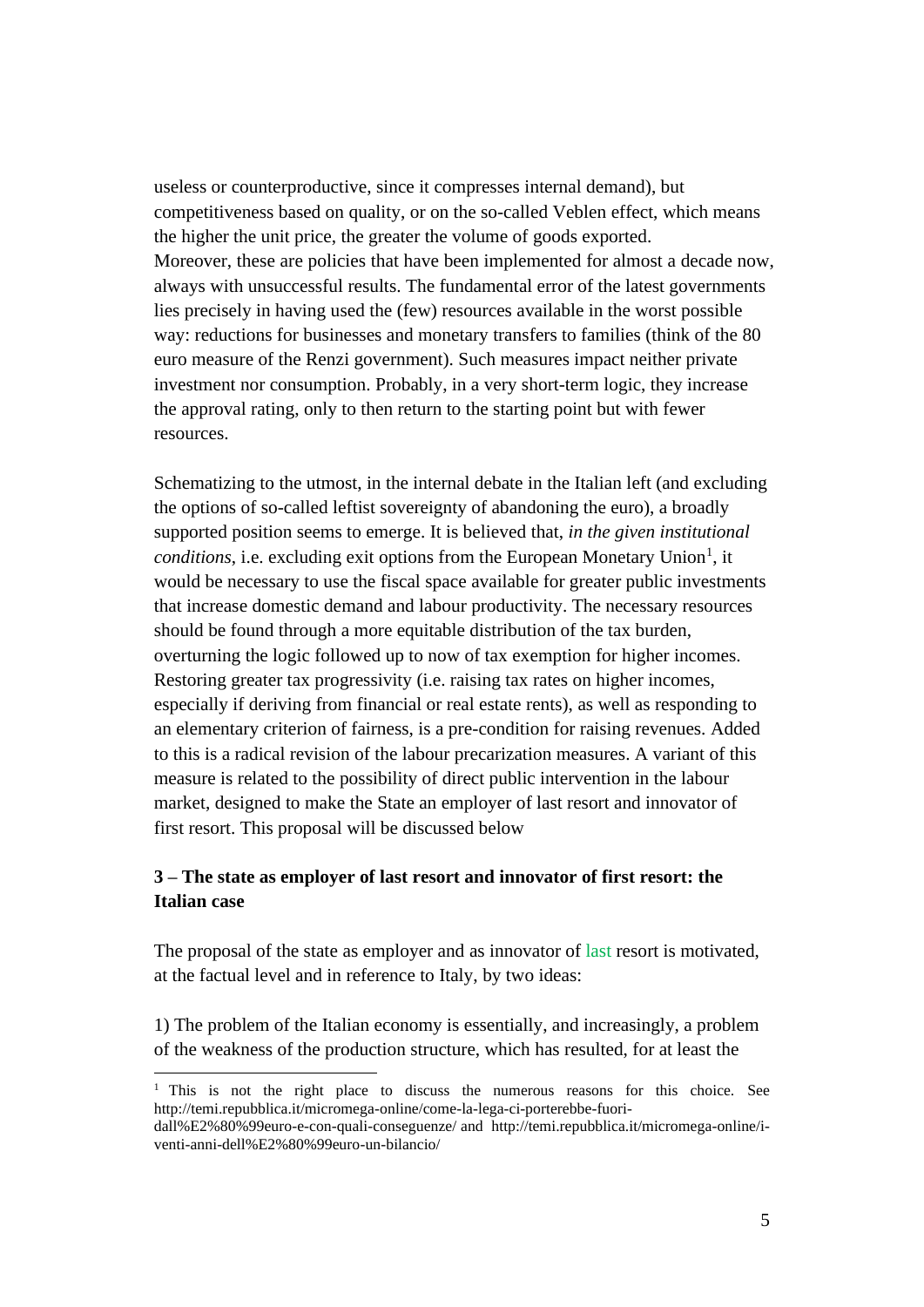past twenty years, in a dramatic fall in the growth rate of labour productivity. Italian businesses, and even more those in the South, are usually small firms, often family-run, not very innovative, with little exposure to international competition, specialized in 'mature' sectors and with low technological intensity (agri-food, luxury goods). Their labour demand is, in most cases, for a low-skilled workforce, despite the growing supply of skilled labor. Youth unemployment, which in Italy reaches 40%, and in some areas exceeds 60%, is largely intellectual unemployment - or underemployment. The successive governments in recent years have tried to counter it, unsuccessfully, by lowering the quality of the labour supply through massive cuts to the training system (see Forges Davanzati, 2018). In this scenario, the idea of expanding employment in the public sector in order first of all to absorb youth unemployment, especially the more skilled component, appears reasonable. The rationale of this proposal is to combine the vision of the state as an employer with that of the state as an innovator - that is, an entity that, in the absence of productivity increases generated in the private sector, takes on the task of producing innovations by hiring highly skilled workers.

2) Contrary to the message of popular media, the entire Italian public sector in its two different branches is in fact the most undersized in Europe. This proposal - in the acronym ELR (State as employer of last resort) - was recently revived in the wake of a reinterpretation of Minsky's thought within the theoretical framework of Modern Money Theory (MMT).

The variant developed by its supporters lends itself to two critical considerations:

a) MMT theorists believe that public spending is or can be fully monetized, assuming that the state and central bank are a 'consolidated' sector (Wray, 1998). What we firstly want to discuss here is whether, *under the given conditions*, there is reason to consider the proposal feasible. In my opinion, this is a critical point. In the MMT it is assumed that the achievement of full employment is possible since the state (seen as a macro-agent consolidated with the Central Bank) can monetize spending without any constraint of scarcity, and do so in the absence of inflationary pressures. The main criticality of this approach is that monetization encounters political constraints (specifically, in this historical phase, in the European Monetary Union), and that these constraints reflect both economic theory beliefs and material interests which cannot be ignored since they reflect existing class relations.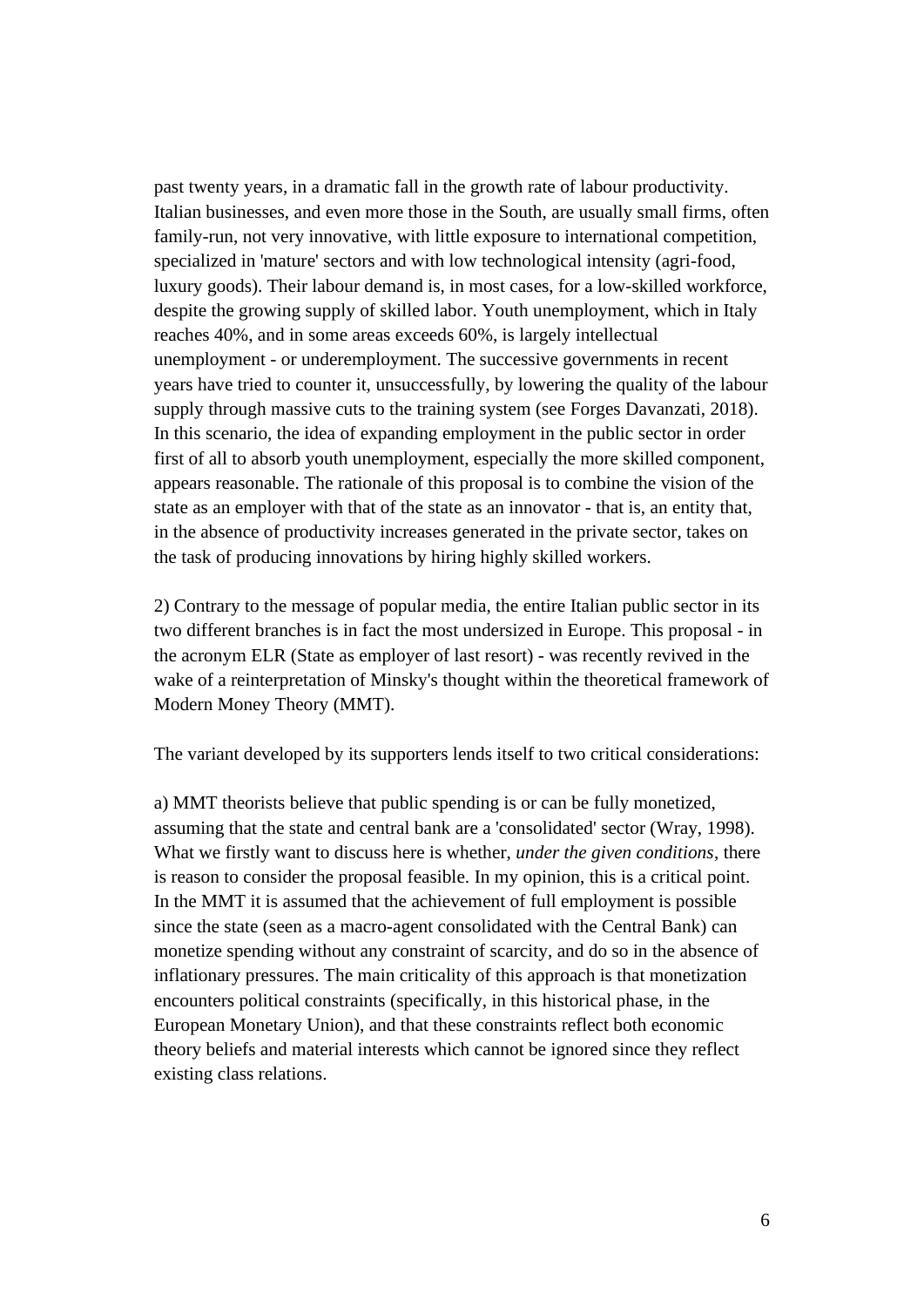b) The implicit hypothesis of the MMT proposal completely disregards the power relationship between capital and labour. On this point, it is necessary to recall Kalecki's argument that a capitalist economy is incompatible with *maintaining* full employment (as this condition would maximize the bargaining power of workers both in the labour market and above all in the political arena). The question of identifying funding channels for increased public spending is, to a large extent, a false problem. Identifying the so-called "coverage" is a purely political problem, concerning political decisions on the allocation of public resources among alternative uses. Consequently, the real problem encountered by the ELR proposal concerns the reversal of capital-labour relations: a structural problem, not a monetary one (see Kriesler, and Halevi, 2001). And, assuming its political feasibility here, in the Italian case it must be reformulated, combining the vision of the state as an *employer* and that of the state as an *innovator of first resort*.

The latest OECD survey informs us that, while in our country the public administration employs about 3,400 workers, in France and the United Kingdom, countries with a population and a per capita GDP of similar size to ours, there are 6,200 and 5,800. In the United States - a country traditionally viewed as a true market economy - the number of public employees is about 25% higher than ours. It can be added that, in Italy, employment in the public sector mainly concerns highly educated individuals. It can also be noted that, as pointed out among others by Dutt (2012), a condition of full employment favours the growth of labor productivity. This is due to the fact that firms are not put in a position to compete by compressing wages and instead are 'forced' to compete by innovating. In this sense, the ELR scheme could also - and perhaps more usefully – be designed to generate economic growth *also on the supply side* and not only to achieve full employment. To this we can add that, following the theoretical line of the proponents of the ELR scheme, public spending is *complementary* to private investment spending: it is a 'monetary complementarity', since the increase in public spending expands the outlet markets and makes it convenient to implement new private investment flows<sup>2</sup>. Consequently, an ELR scheme could have a positive effect on the growth rate of labour productivity, both due to the increase

 $^{2}$  As shown by Forges Davanzati (2016), unlike the operation of the IS-LM model, if we accept the idea that public spending serves as an anchor to private investment, the increase in public spending - since it increases the internal funds of firms and therefore their bargaining power vis-à-vis the banks - tends to be accompanied by a *reduction* in the interest rate, which could stimulate further private investment. As Parguez (2008, p.50) observes: "a full employment policy automatically pushes for increased investment and therefore for the embodiment of more and more technologyinnovations in the stock of equipment. It is tantamount to the proposition that a full employment policy sustains the growth of productivity in the long run ".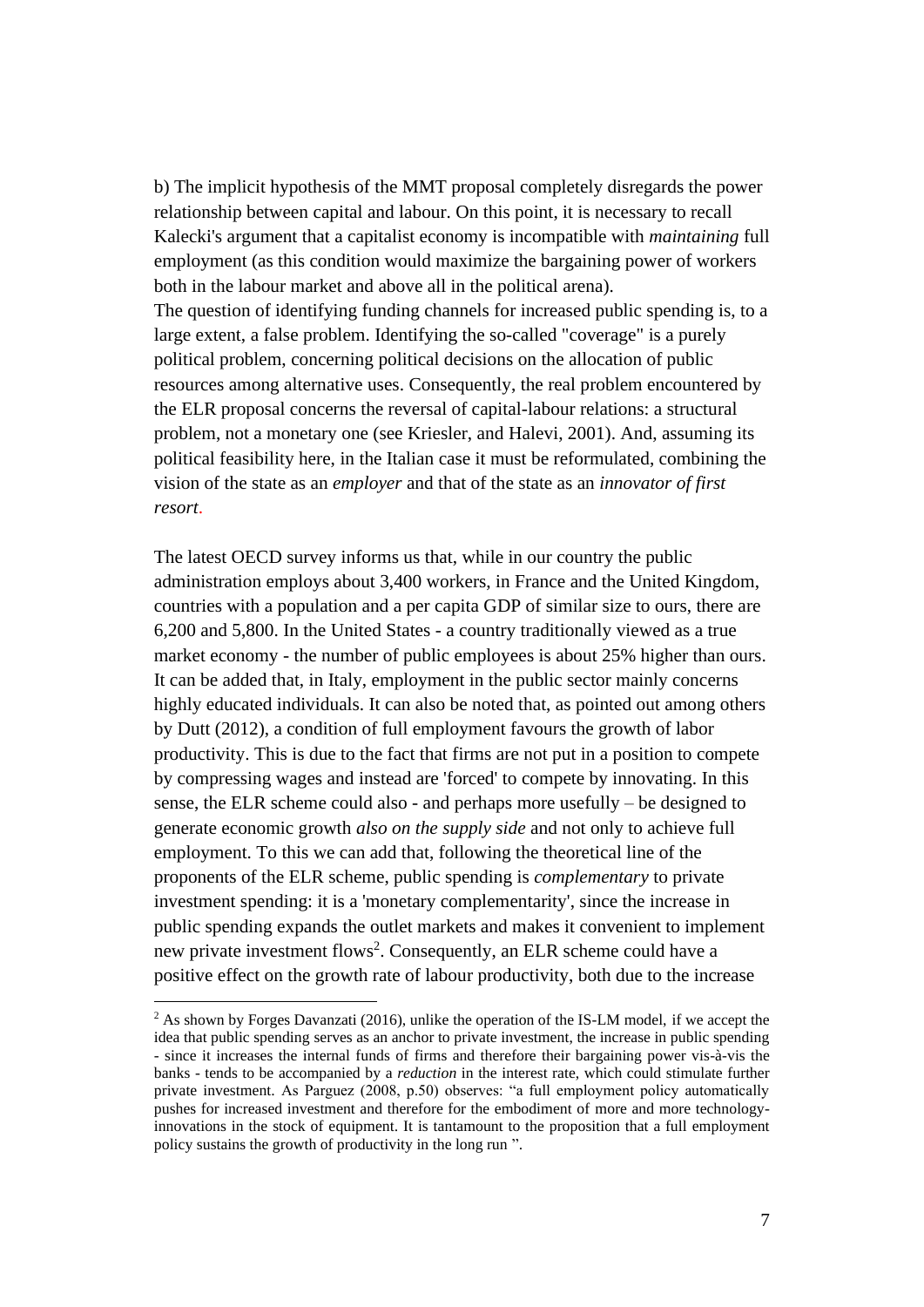in public investments deriving from greater public spending, and as a result of the containment of intellectual obsolescence that would arise in the other eventuality of unemployment, especially if it is long-term. A further advantage of the implementation of an ELR scheme would spring from the fact that, in conditions of full employment, it would be extremely difficult to recruit workers in the shadow economy or, even more so, in the criminal economy. This topic is particularly relevant in the Italian case, and even more in the South, since the presence of illegal work and criminal activity is much more widespread than in other Eurozone countries.

Also relevant, albeit with a stipulation, is the argument put forward by Wray (1998), that unemployment has high social as well as existential costs. Conversely, being employed should ensure better living conditions, also because of the greater self-esteem. True or plausible, but with the necessary specification that the employment guaranteed by the public sector must be rewarding, that is, the ELR scheme cannot merely identify measures to *increase* employment but also *to improve the quality of work*.

#### Furthermore, as shown in particular by Massimo Florio

[\(https://www.ripensarelasinistra.it/wp-content/uploads/2014/05/florio.pdf\)](https://www.ripensarelasinistra.it/wp-content/uploads/2014/05/florio.pdf), the ELR scheme could be useful in reversing the policy followed in Italy – *its most fervent supporter among the Eurozone states* – designed to push privatizations. Privatizations, as unequivocal empirical evidence shows, generate redistributive effects mainly due to the increase in tariffs - making real wages fall - and the exceptional increase in executives' salaries in the transition from public to private ownership. They also generate less growth since, in many cases, including Italy, privatized firms are companies oriented towards financial speculation which, as documented by many, is a significant brake on real investments.

Public sector inefficiencies, just like examples of wastefulness in the private sector, are everywhere. The rhetoric of the lazy public servant remains such, it damages the country and prevents an open debate on how public interventions in the economy can contribute to economic growth and help create jobs, especially among young people and above all of high quality. Apart from individual cases of ethically reprehensible behaviour (in the Italian media vulgate, that of so-called "crafty clock-punchers"), punishable according to current legislation, one must consider the possible macroeconomic effects that such measures are likely to produce. And it is also necessary to consider first of all that the current legislation - the so-called Brunetta decree - already contains all the necessary measures to allow the dismissal of public employees, in a regulatory framework in which the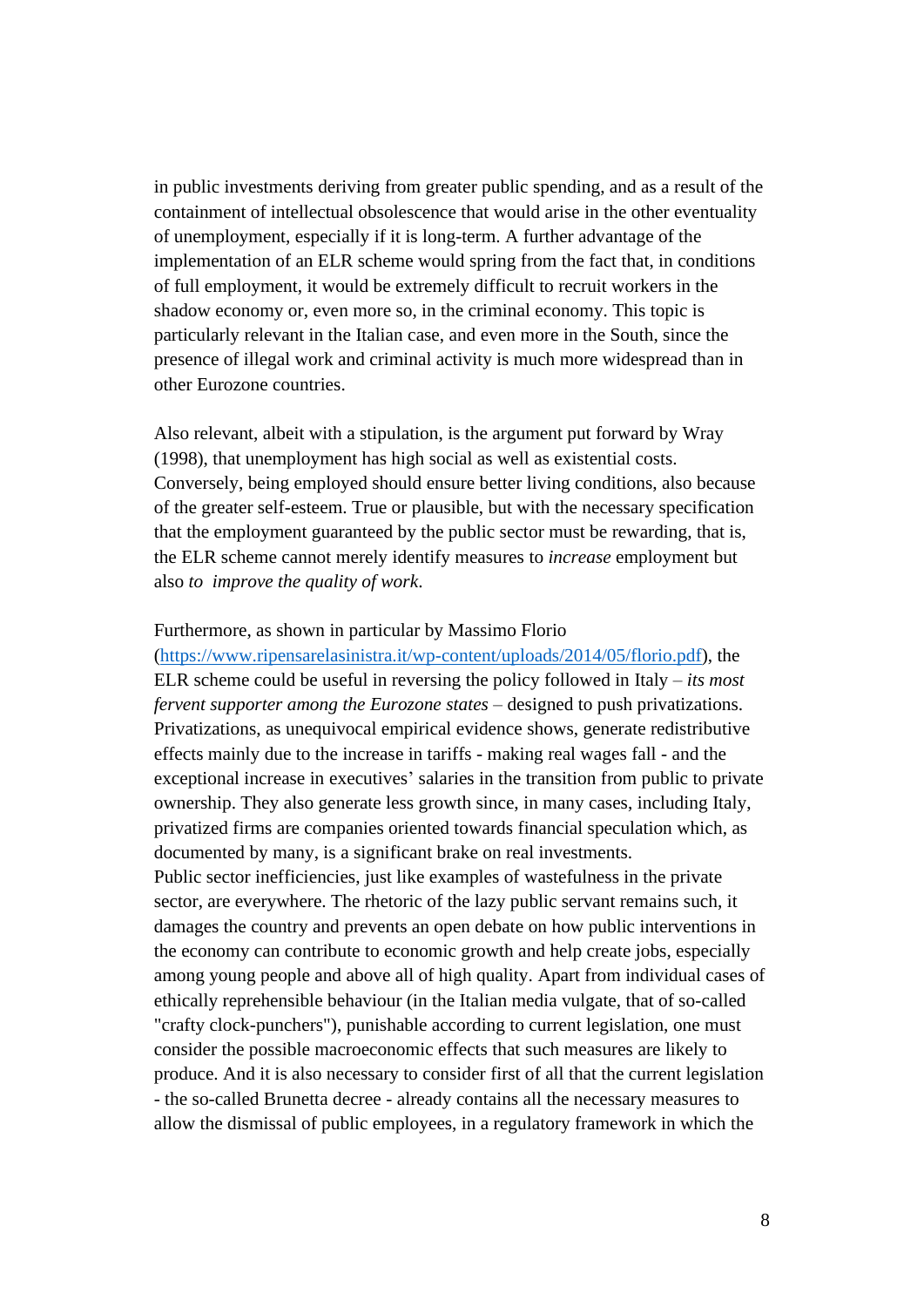private and public sectors have different systems for sanctioning absenteeism. In the private sector, the regulations on sick leave envisage that, for the first three days of continuous absence, the sick leave allowance is paid by the employer, with a percentage of coverage laid down by the national contract. Starting from the fourth day, INPS pays an indemnity of not less than 50 percent of the salary, while the remainder is supplemented by the employer. By contrast, in the public sector the regulations envisage the loss of all additional allowances making up the salary (about 20 per cent of the average salary) for the first ten days of continuous absence due to illness, while house calls by the medical inspector - which can be carried out over the space of seven hours a day - are almost double the number of those in the private sector.

It is no mystery that the measures that, in Italy, have been put in place to monitor the performance of public employees basically reflect the aim of 'slimming down' the public sector, which is commonly justified for two reasons: the Italian public sector is oversized and the employees it hires are not very productive. These are two arguments that do not stand up to the facts.

On the first aspect, consider that, starting from the second half of the 90s, current expenditure began to contract, falling from 896,000 billion to about 894,000 billion lire between 1993 and 1994. The overall expenditure of the public administration dropped from 51.7% to 50.8% of GDP in 1994 and, in 1995, this reduction continued, reaching 49.2% of GDP. It is interesting to note that, in the international comparison with the main OECD countries, from 1961 to 1980 (a period when public spending in Italy was growing steadily), the public resources relative to GDP that the Italian state committed were systematically lower than the average in industrialized countries: purely by way of example, in 1980, the ratio of current expenditure to GDP in Italy was 41% compared to 41.2% in Germany. In the same years, in comparison with the main Eurozone countries, Italy experienced the most significant contraction in domestic demand, mainly attributable to the cuts in public spending and, especially in recent years, to the increase in the tax burden.

As for the second aspect, INPS figures show that, in an international comparison, Italy is one of the countries marked by the lowest levels of sick leave, but with a lower incidence in the public sector. The relative inefficiency of the Italian public sector therefore does not seem to be due to its employees' low motivation to work, but rather to the very low funding allocated to its processes of production of goods and services. Purely as an indication, it can be considered that many public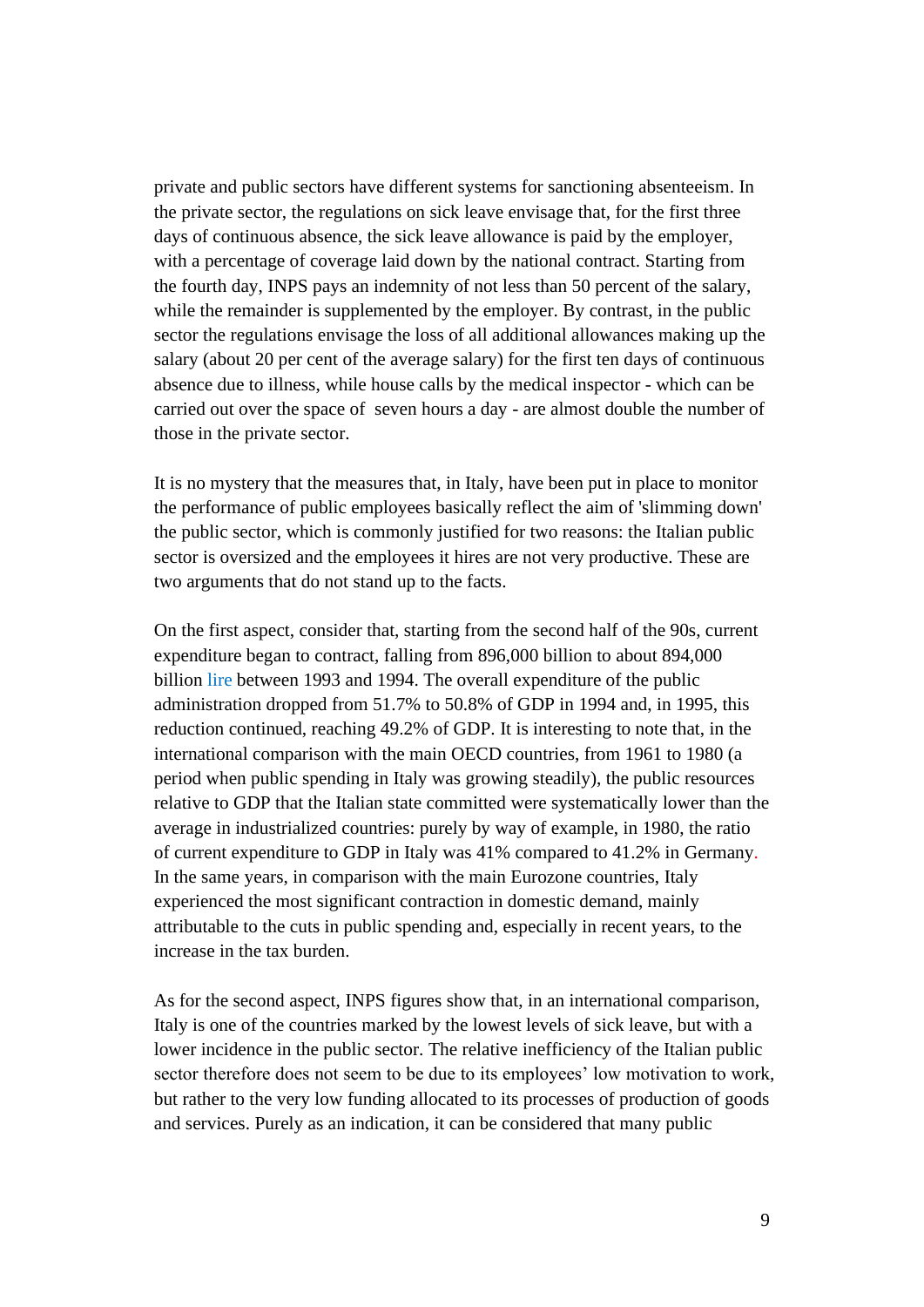administrations are almost completely lacking in IT systems. It must also be taken into account that, due to the substantial freeze on staff turnover, workers employed in the public sector are, on average, over the age of forty, therefore, for many tasks, less productive than younger workers could be.

Instead, what the Italian economy needs – within the limits of financing available - is public investments in research, which activate a potentially virtuous path of growth driven by increases in demand, in the short term, and by innovations, in the long term. It should be remembered that public and private spending on research and development in Italy is the lowest in the Eurozone. And it should be remembered that, in a situation where businesses do not innovate, it is good for the state to become the innovator of first resort. In other words, as widely shown in the literature, innovations in the private sector are always (and historically have always been) preceded by innovations in the public sector: think of the computers we use every day, whose technical devices ultimately originate from public investments in the information technology sector that can be traced back to the Second World War and the huge loans granted at that stage to the war apparatus in the United States (see Mazzucato, 2014). It can be added that Italy experiences the paradox of a high number of underemployed (or emigrant) graduates, therefore with an individual and aggregate performance level among the lowest in Europe, and fewer employment opportunities in research and development activities funded by the public sector. From this perspective, the real mismatch is not between the supply and demand for work in the private sector, but in the fact that the supply of skilled labour *fails to find* a demand for skilled employees in the public sector (due to the blocking of staff turnover and the absence of a public investment strategy in the field of scientific research).

There is obviously a link between the decline in public and private investment in research and development and the increase in labour precarization, especially in the highly skilled segment of the workforce. The rise in intellectual underemployment and intellectual migration depends fundamentally on the private sector's inability to absorb a highly skilled workforce while the policy response of recent years - defunding universities to de-qualify the labour supply appears clearly inadequate to cope with the problem (see Bellofiore and Vertova, 2018). These measures are conceivable only assuming that the public actor cannot intervene to change the production structure.

#### **4 – Concluding comments**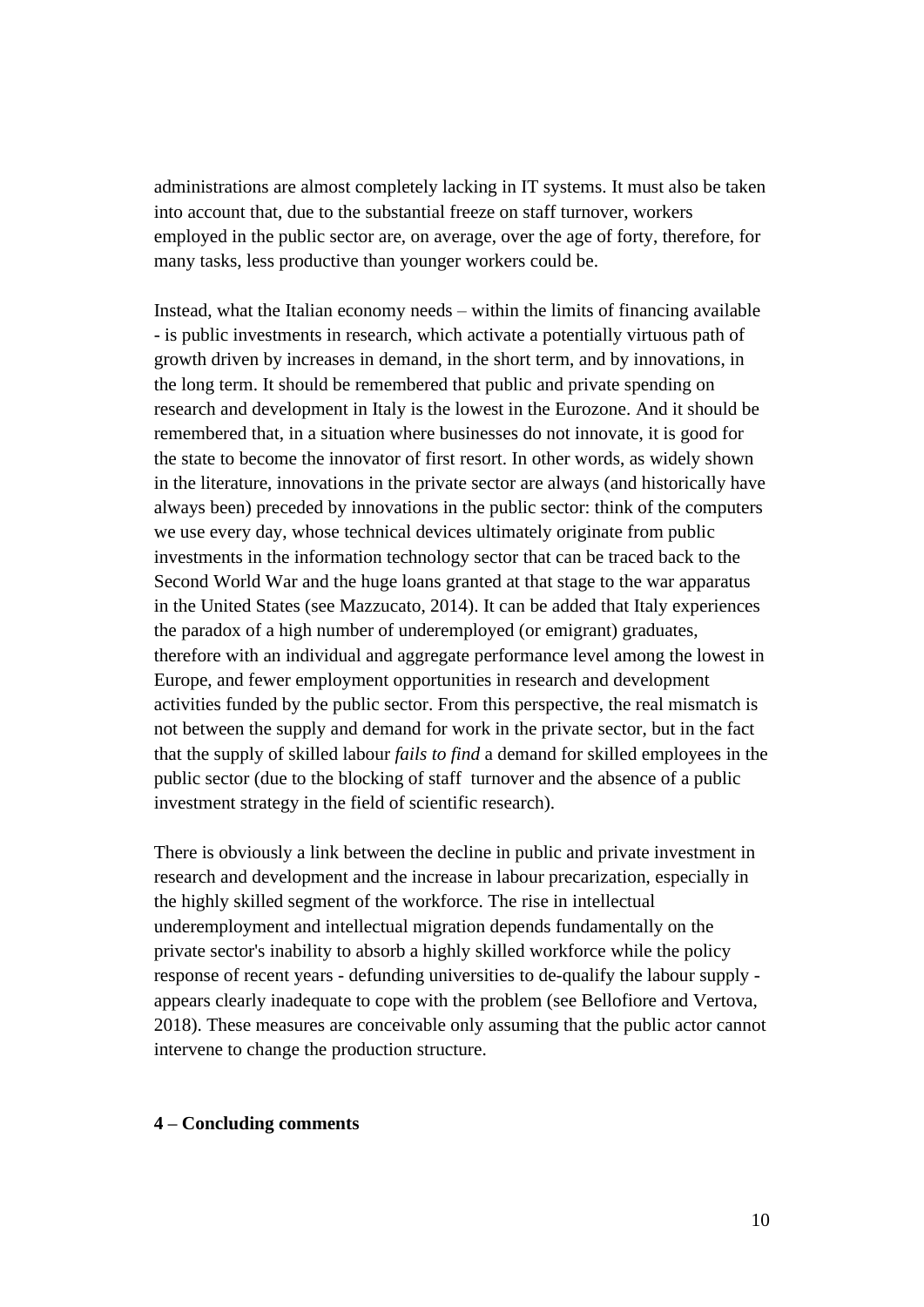In this paper, it is shown that policies of fiscal consolidation combined with socalled structural reforms have been and continue to be unsuccessful in achieving their stated aims (return to growth, higher employment). It is also made clear that although the proposal to radically revise this line of economic policy – based on the idea that the state can act as employer of last resort – is in principle decidedly better than the status quo, it presents, with particular reference to Italy, some critical issues. Finally, it is shown that a scheme of the state as innovator of first resort, implemented through a significant increase in public investments in R&D combined with an intergenerational turnover in the public administration, can counteract the continuous increase in youth unemployment, especially for the more qualified.

#### **References**

- Bellofiore, R. e Vertova, G. (2018). *Ai Confini Della Docenza. Per la Criticadell'Università*. Bergamo: Academia University Press.
- Dutt, A.K. (2012). "Distributional dynamics in Post-Keynesian growth models", *Journal of Post Keynesian Economics*, 34(3), Spring: 431-51
- Forges Davanzati, G. (2016). "Credit supply, credit demand and unemployment in the mode of Augusto Grazian," *Review of Keynesian Economics*, September, pp. 264-278
- Forges Davanzati, G. (2017). *L'irrilevanza della teoria economica sull'abbandono dell'euro*, [www.micromega.net,](http://www.micromega.net/) giugno.
- Forges Davanzati, G (2018). "La ristrutturazione del capitalismo italiano, la nuova Università di classe e il ruolo della valutazione e le condizioni di lavoro in Università**,"** in R. Bellofiore e G. Vertova, *Ai Limiti Della Docenza*, Academia University Press, Torino, p.44-61
- Kriesler, P. and Halevi, J. (2001). *Political aspects of buffer stock employment*, Centre for Applied Economic Research, University of New South Wales, w.p.2.